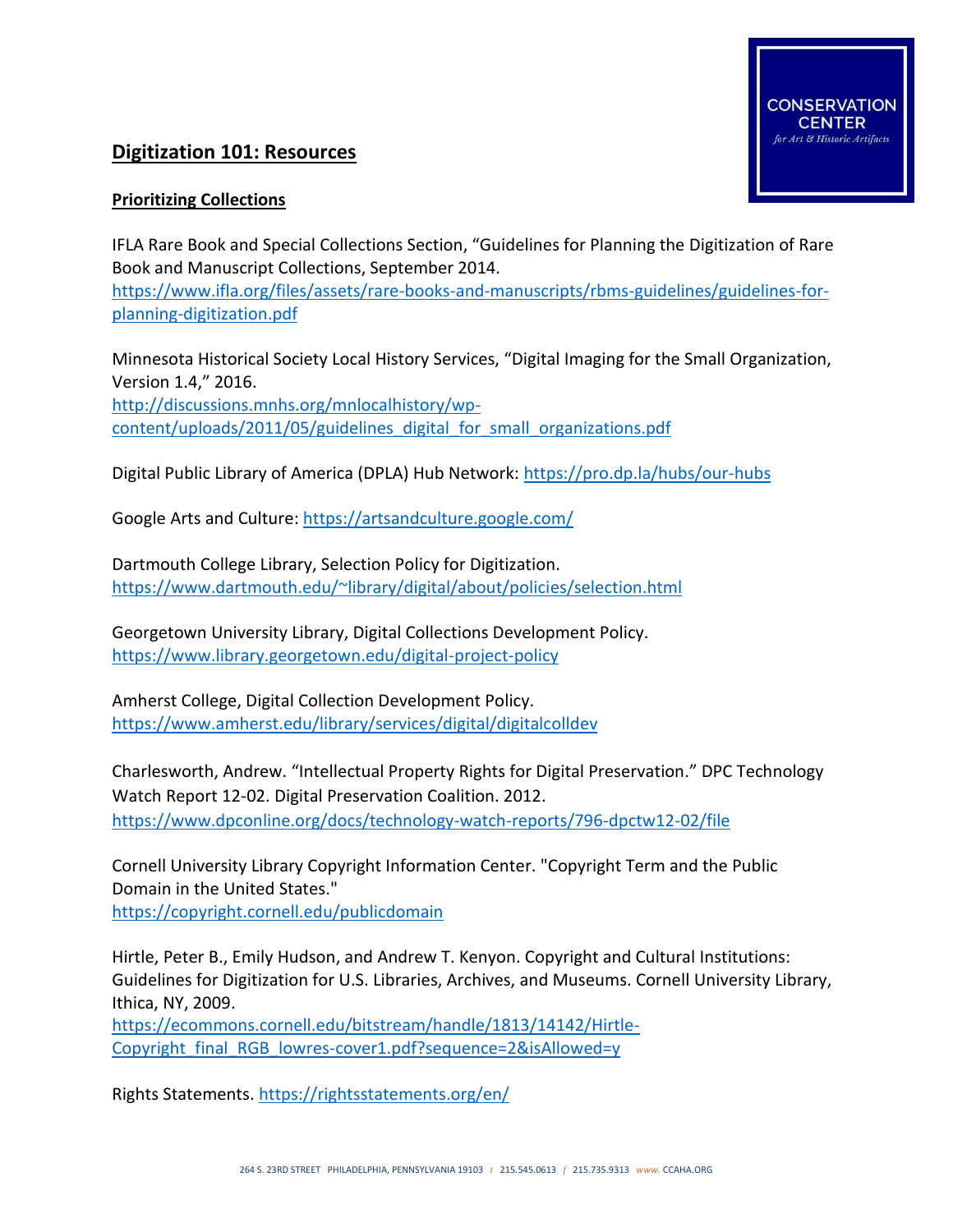Stanford University Libraries. "Copyright and Fair Use."<https://fairuse.stanford.edu/>

## **File Storage for Digitization**

Digital Preservation Coalition <https://www.dpconline.org/>

Digital POWRR <https://digitalpowrr.niu.edu/>

Digital Preservation Coalition Handbook section on Fixity and Checksums <https://www.dpconline.org/handbook/technical-solutions-and-tools/fixity-and-checksums>

DHPSNY Webinar on Managing Your Digital Collection <https://www.youtube.com/watch?v=PHD92p2cUjo&feature=youtu.be>

O'Meara, Erin and Kate Stratton. "Module 13 Digital Preservation Storage." Society of American Archivists. 2016. [https://www2.archivists.org/sites/all/files/Module\\_13\\_CaseStudies\\_OMeara-](https://www2.archivists.org/sites/all/files/Module_13_CaseStudies_OMeara-Stratton.pdf)[Stratton.pdf](https://www2.archivists.org/sites/all/files/Module_13_CaseStudies_OMeara-Stratton.pdf)

#### **File Specifications**

Color Tutorial: Understanding Color Spaces <https://www.youtube.com/watch?v=KKX08oOTMkk>

American Library Association (ALA): Minimum Digitization Capture Recommendations <http://www.ala.org/alcts/resources/preserv/minimum-digitization-capture-recommendations>

National Archives and Records Administration (NARA): Technical Guidelines for Digitizing Archival Materials <https://www.archives.gov/preservation/technical/guidelines.html>

Federal Agencies Digitization Guidelines Initiative (FADGI): Technical Guidelines for Digitizing Cultural Heritage Materials [http://www.digitizationguidelines.gov/guidelines/FADGI%20Federal%20%20Agencies%20Digita](http://www.digitizationguidelines.gov/guidelines/FADGI%20Federal%20%20Agencies%20Digital%20Guidelines%20Initiative-2016%20Final_rev1.pdf%E2%80%8B) [l%20Guidelines%20Initiative-2016%20Final\\_rev1.pdf](http://www.digitizationguidelines.gov/guidelines/FADGI%20Federal%20%20Agencies%20Digital%20Guidelines%20Initiative-2016%20Final_rev1.pdf%E2%80%8B)

Digital North Carolina: Digitization Guidelines <http://www.digitalnc.org/policies/digitization-guidelines/>

Columbia University Libraries Imaging Standards & Procedures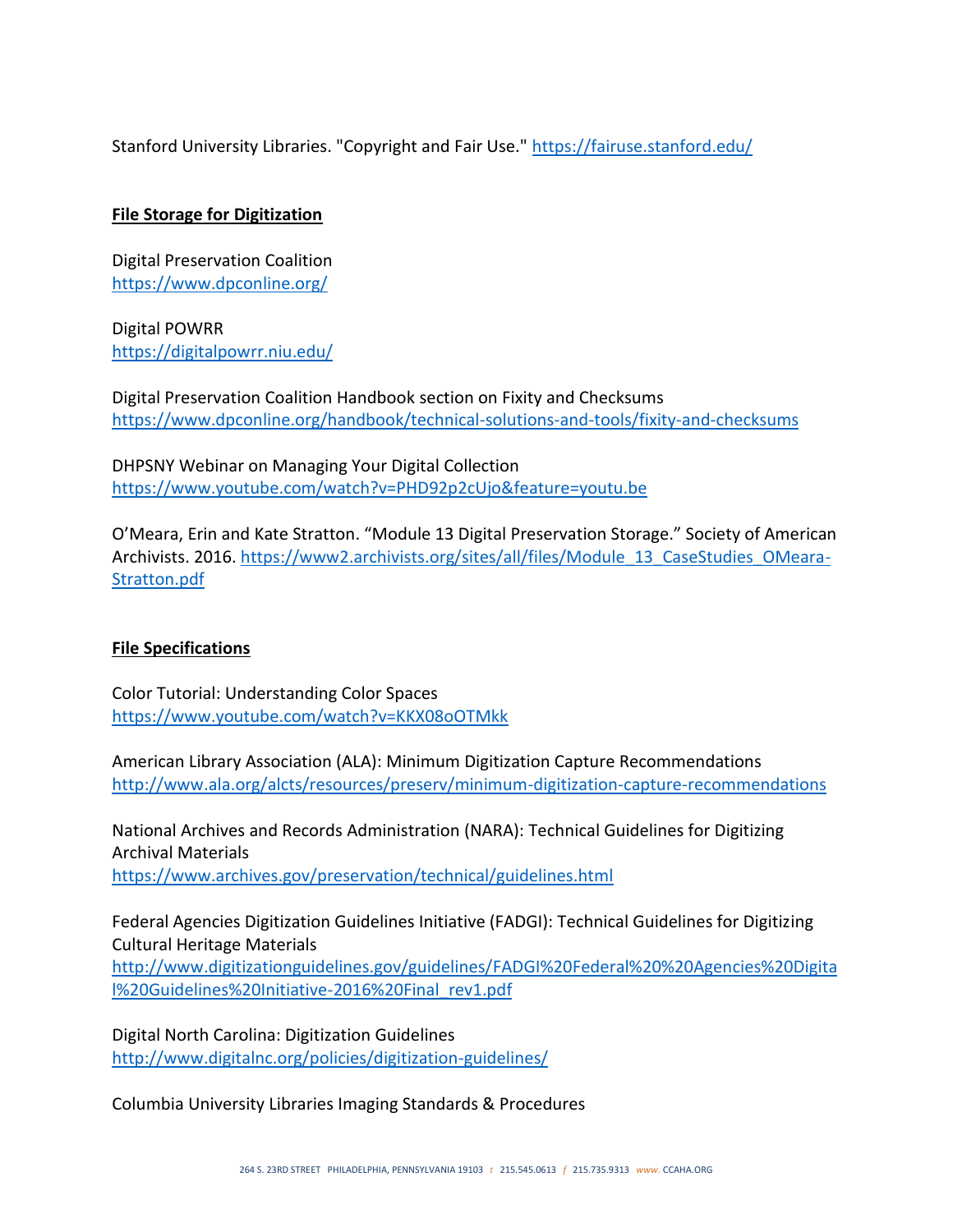<https://library.columbia.edu/bts/imaging.html>

FADGI Audio Visual Working Group Resources <http://www.digitizationguidelines.gov/audio-visual/>

There are no universal technical standards for digitization of three-dimensional objects. The two resources below were developed by two different institutions to guide their photography workflows. Each have general guidelines for artifact photography, and can be used as reference points for developing your own artifact collection digitization plans.

CARLI Guidelines for the Creation of Digital Collections: Digitization Best Practices for Three-Dimensional Objects

[https://www.carli.illinois.edu/sites/files/digital\\_collections/documentation/guidelines\\_for\\_3D.](https://www.carli.illinois.edu/sites/files/digital_collections/documentation/guidelines_for_3D.pdf) [pdf](https://www.carli.illinois.edu/sites/files/digital_collections/documentation/guidelines_for_3D.pdf)

Digitization Standards for the Canadian Museum of Civilization Corporation, 2006. [https://www.historymuseum.ca/wp-content/uploads/2016/04/numerisation-digitization-2006](https://www.historymuseum.ca/wp-content/uploads/2016/04/numerisation-digitization-2006-e.pdf) [e.pdf](https://www.historymuseum.ca/wp-content/uploads/2016/04/numerisation-digitization-2006-e.pdf)

#### **Metadata**

University of Texas Libraries: Metadata Basics [https://guides.lib.utexas.edu/metadata-basics/intro](https://guides.lib.utexas.edu/metadata-basics/intro%E2%80%8B)

New York Heritage Data Dictionary, 2019 [https://nyheritage.org/sites/default/files/pages/NYH-MetadataDictionary-V5.pdf](https://nyheritage.org/sites/default/files/pages/NYH-MetadataDictionary-V5.pdf%E2%80%8B)

"How to Create a Descriptive Metadata Plan." Sustainable Heritage Network. March 16, 2018. http://sustainableheritagenetwork.org/system/files/atoms/file/How to Create a Descriptive [Metadata\\_Plan.pdf](http://sustainableheritagenetwork.org/system/files/atoms/file/How_to_Create_a_Descriptive_Metadata_Plan.pdf)

American Association for State and Local History (AASLH) Technical Leaflet on Choosing a Collection Management Software

[https://d221a1e908576484595f-](https://d221a1e908576484595f-1f424f9e28cc684c8a6264aa2ad33a9d.ssl.cf2.rackcdn.com/aaslh_a28f1bb1d5ab7592af01b9bbac64dc95.pdf%E2%80%8B)

[1f424f9e28cc684c8a6264aa2ad33a9d.ssl.cf2.rackcdn.com/aaslh\\_a28f1bb1d5ab7592af01b9bba](https://d221a1e908576484595f-1f424f9e28cc684c8a6264aa2ad33a9d.ssl.cf2.rackcdn.com/aaslh_a28f1bb1d5ab7592af01b9bbac64dc95.pdf%E2%80%8B) [c64dc95.pdf](https://d221a1e908576484595f-1f424f9e28cc684c8a6264aa2ad33a9d.ssl.cf2.rackcdn.com/aaslh_a28f1bb1d5ab7592af01b9bbac64dc95.pdf%E2%80%8B)

Ashley Blewer's "Collection Management System Collection" <https://bits.ashleyblewer.com/blog/2017/08/09/collection-management-system-collection/>

Riley, Jenn. "Understanding Metadata: What is Metadata, and What is it For?" National Information Standards Organization, 2017.